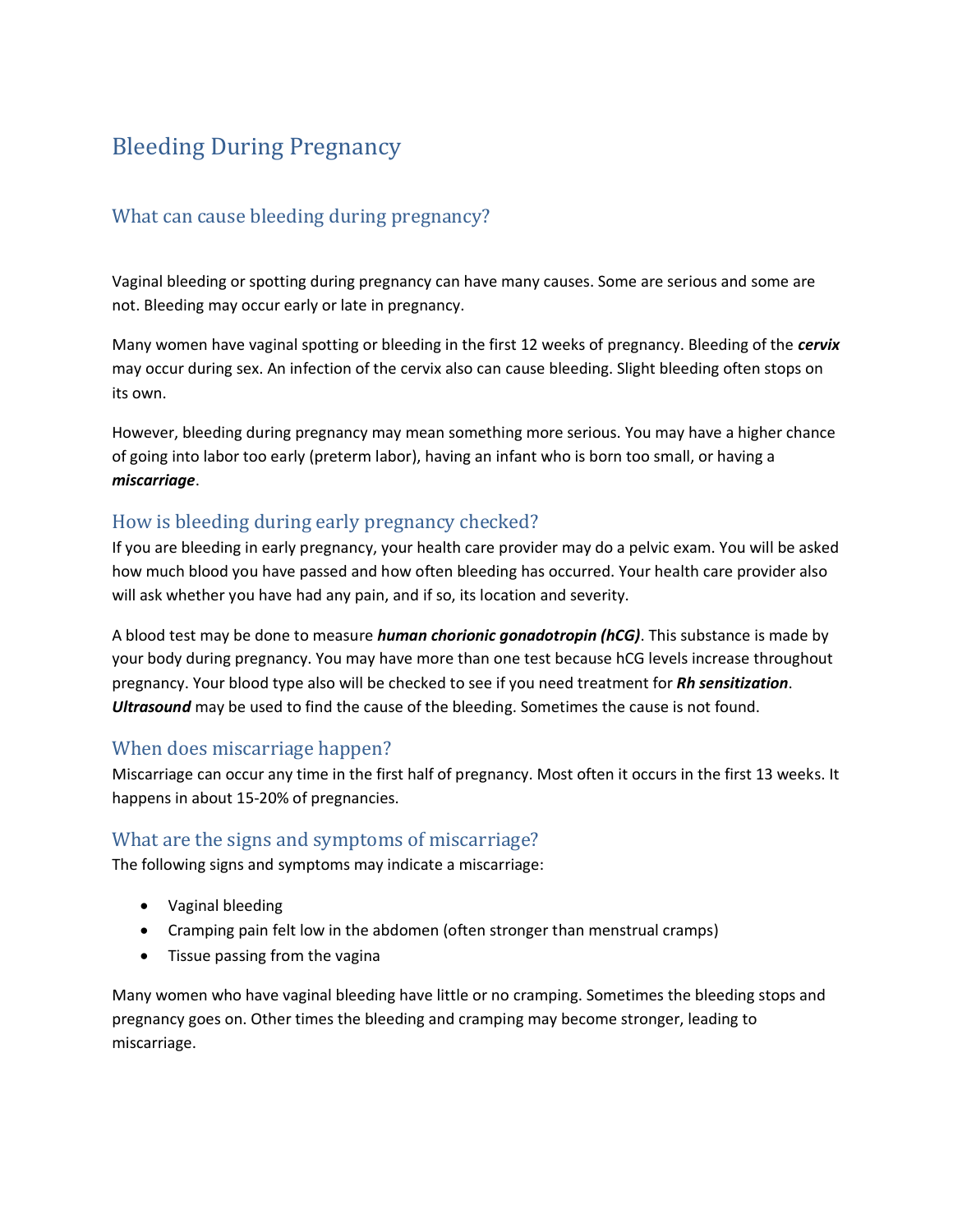#### Is treatment needed after a miscarriage?

If some tissue stays in the *uterus*, bleeding often continues. Your health care provider may then recommend one or more treatment options. Medication may be used to help you pass the tissue. The tissue may be removed by *dilation and curettage (D&C)*. It also may be removed by a suctioning device. This is called suction curettage. Sometimes more than one option is needed.

## What is an ectopic pregnancy?

An *ectopic pregnancy* occurs when the fertilized egg does not implant in the uterus. Instead, it implants somewhere else, often in one of the *fallopian tubes*. An ectopic pregnancy causes pain and bleeding early in pregnancy.

## What risks are associated with ectopic pregnancy?

A major risk with this type of pregnancy occurs if the fallopian tube ruptures. A rupture needs prompt treatment. There may be internal bleeding. Blood loss may cause weakness, fainting, pain, shock, or death.

## How common are ectopic pregnancies and who is at risk?

Ectopic pregnancies are much less common than miscarriages. They occur in about 1 in 60 pregnancies. Women are at a higher risk if they have had

- an infection in the fallopian tubes (such as pelvic inflammatory disease)
- a previous ectopic pregnancy
- tubal surgery

## What causes bleeding late in pregnancy?

Common problems that cause light bleeding include an inflamed cervix or growths on the cervix. These may be treated with medication.

Heavy bleeding usually involves a problem with the *placenta*. The two most common causes at this time are placental abruption and placenta previa. Preterm labor also can cause such bleeding.

# What is placental abruption?

The placenta is attached to the uterine wall. It may detach from the wall before or during labor. This may cause vaginal bleeding. It often causes pain, even if bleeding is light or not seen. When the placenta becomes detached, the fetus may get less oxygen. Prompt care is needed.

## What is placenta previa?

When the placenta lies low in the uterus, it may cover the cervix. That means it partly or completely blocks the opening. This is called placenta previa. It may cause vaginal bleeding. This type of bleeding often occurs without pain.

## Can bleeding be a sign of labor?

Late in pregnancy, vaginal bleeding may be a sign of labor. A small amount of mucus and blood is passed from the cervix just before or at the start of labor. This is called "bloody show." It is common. It is not a